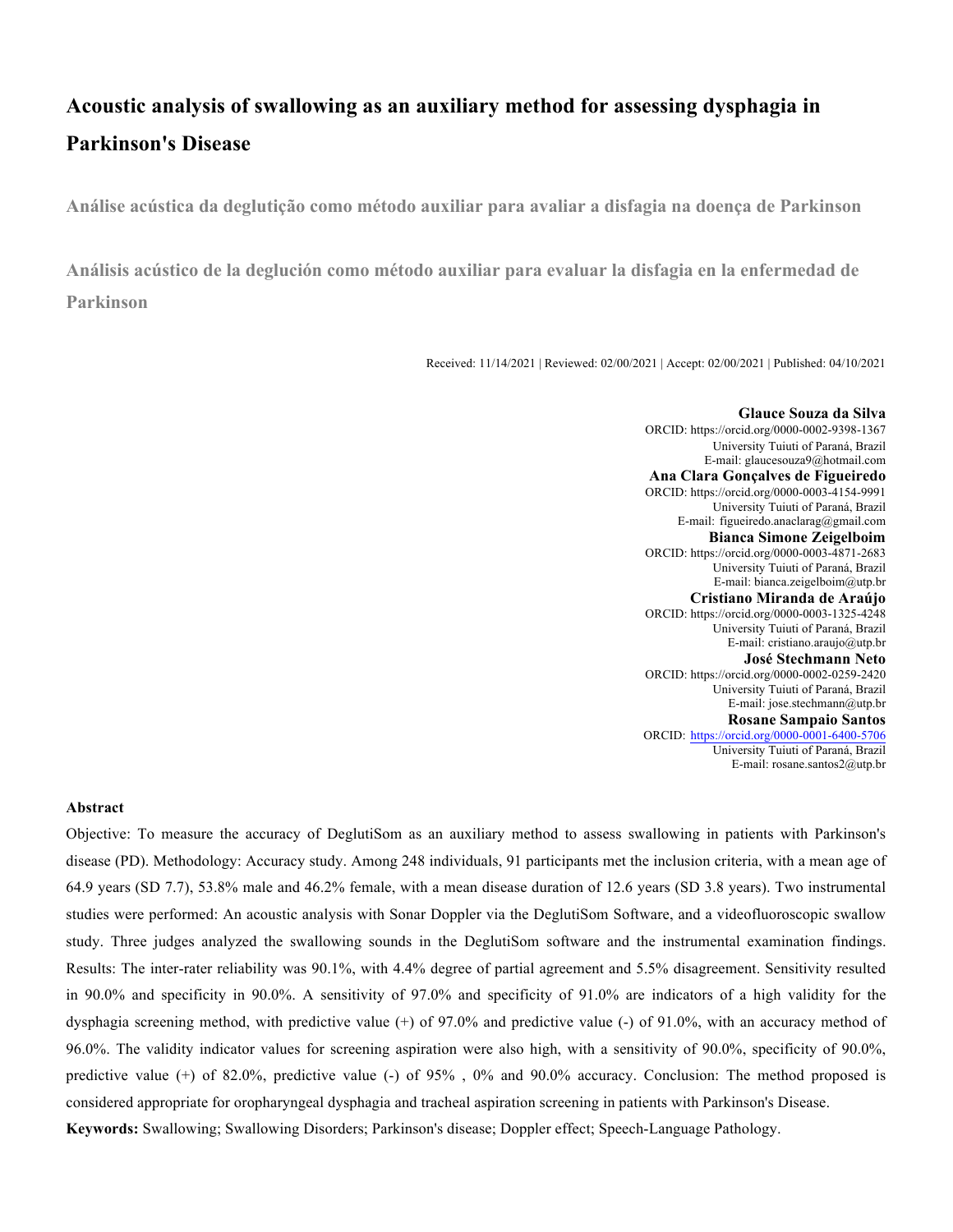#### **Resumo**

Objetivo: Medir a precisão do DeglutiSom como um método auxiliar para avaliar a deglutição em pacientes com doença de Parkinson (DP). Metodologia: Estudo da exatidão. Entre 248 indivíduos, 91 participantes preencheram os critérios de inclusão, com uma idade média de 64,9 anos (DP 7,7), 53,8% homens e 46,2% mulheres, com uma duração média da doença de 12,6 anos (DP 3,8 anos). Foram realizados dois estudos instrumentais: Uma análise acústica com Sonar Doppler por meio do Software DeglutiSom, e um estudo de deglutição videofluoroscópica. Três juízes analisaram os sons da deglutição no software DeglutiSom e os resultados do exame instrumental. Resultados: A confiabilidade entre os examinadores foi de 90,1%, com 4,4% de concordância parcial e 5,5% de discordância. A sensibilidade resultou em 90,0% e a especificidade em 90,0%. Uma sensibilidade de 97,0% e especificidade de 91,0% são indicadores de uma alta validade para o método de triagem da disfagia, com valor preditivo (+) de 97,0% e valor preditivo (-) de 91,0%, com um método de precisão de 96,0%. Os valores dos indicadores de validade para a aspiração de triagem também foram altos, com uma sensibilidade de 90,0%, especificidade de 90,0%, valor preditivo (+) de 82,0%, valor preditivo (-) de 95%, 0% e 90,0% de precisão. Conclusão: O método proposto é considerado apropriado para a triagem da disfagia orofaríngea e da aspiração traqueal em pacientes com a doença de Parkinson.

**Palavras-chave:** Deglutição; Transtornos de deglutição; Doença de Parkinson; Efeito Doppler; Patologia da Fala e Linguagem.

### **Resumen**

Objetivo: Medir la precisión del DeglutiSom como método auxiliar para evaluar la deglución en pacientes con enfermedad de Parkinson (EP). Método: Estudio de precisión. Entre 248 individuos, 91 participantes cumplieron los criterios de inclusión, con una edad media de 64,9 años (SD 7,7), 53,8% hombres y 46,2% mujeres, con una duración media de la enfermedad de 12,6 años (SD 3,8 años). Se realizaron dos estudios instrumentales: Un análisis acústico con Sonar Doppler a través del Software DeglutiSom, y un estudio de deglución videofluoroscópico. Tres jueces analizaron los sonidos de la deglución en el software DeglutiSom y los resultados del examen instrumental. Resultados: La fiabilidad entre jueces fue del 90,1%, con un 4,4% de grado de acuerdo parcial y un 5,5% de desacuerdo. La sensibilidad resultó del 90,0% y la especificidad del 90,0%. Una sensibilidad del 97,0% y una especificidad del 91,0% son indicadores de una alta validez para el método de cribado de la disfagia, con un valor predictivo (+) del 97,0% y un valor predictivo (-) del 91,0%, con un método de precisión del 96,0%. Los valores de los indicadores de validez para el cribado de la aspiración también fueron elevados, con una sensibilidad del 90,0%, una especificidad del 90,0%, un valor predictivo (+) del 82,0%, un valor predictivo (-) del 95%, y una precisión del 90,0%. Conclusiones: El método propuesto se considera adecuado para el cribado de disfagia orofaríngea y aspiración traqueal en pacientes con Enfermedad de Parkinson. **Palabras clave:** Deglución; Trastornos de la Deglución; Enfermedad de Parkinson; Efecto Doppler; Patología del Habla y del Lenguaje.

#### **1. Introduction**

Parkinson's disease is a chronic and progressive disorder of the central nervous system, characterized by the degeneration of dopaminergic neurons, which may affect the dorsal nucleus of the vagus nerve. Authors estimate an incidence of 36,000 new cases per year in the Brazilian population, with a prevalence of 3.3% in individuals over 64 years of age (Souza, Almeida, Sousa, Costa, Silveira & Bezerra, 2011).

Although it is primarily a motor impairment disease, dysphagia can also be present in Parkinson's disease, albeit not always correlated to the severity of the disease. The literature shows that dysphagia affects more than 80% of individuals with Parkinson's disease (Luchesi, Kitamura & Mourão, 2015) and affects all swallowing phases: oral, pharyngeal, and esophageal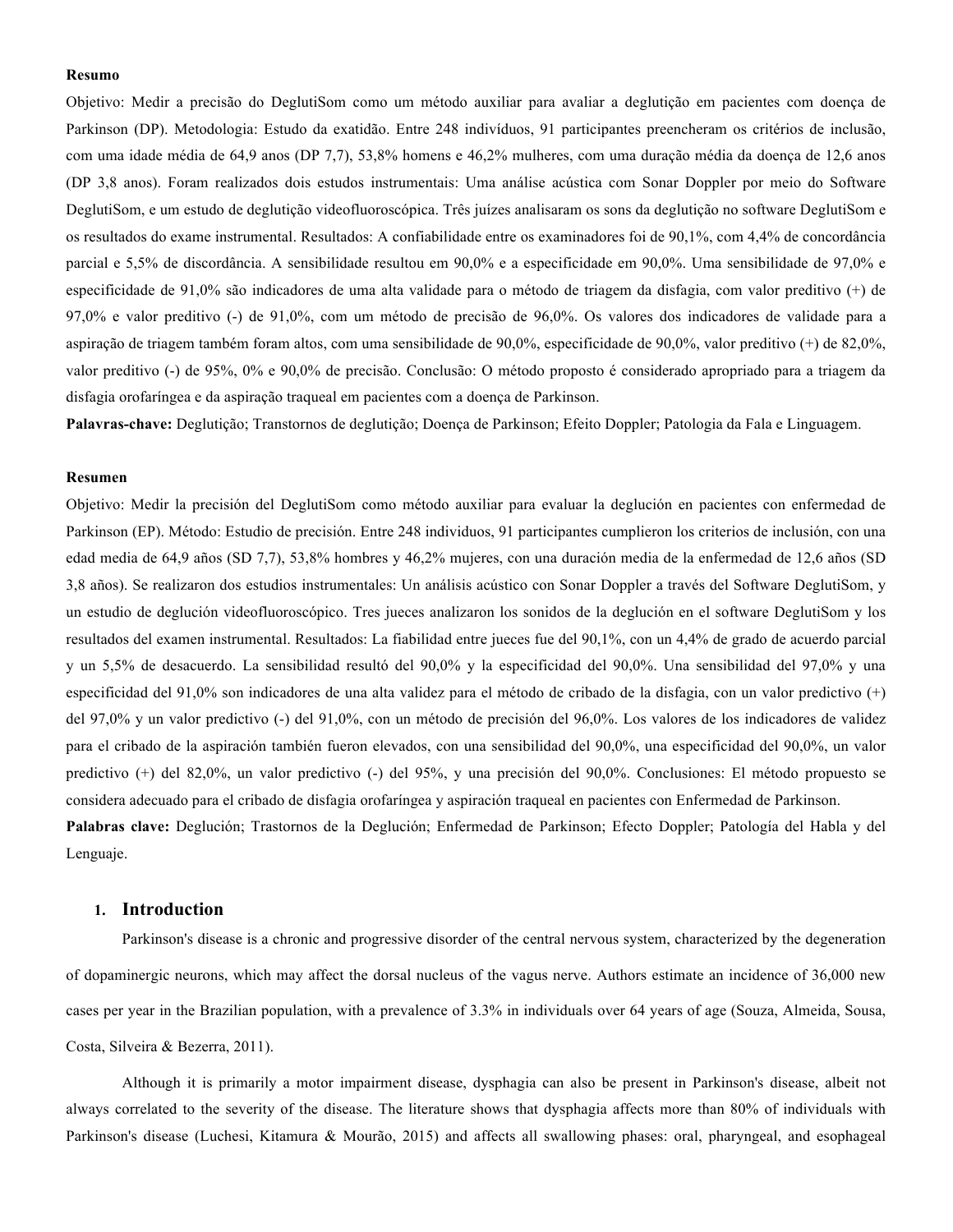(Kim, Oh, Jung, Lee, Lee & Han, 2015). Thus, early diagnosis and prognosis of dysphagia is important to improve management and reduce its associated morbidity and mortality, according to the American Speech-Language-Hearing Association [ASHA] (2004).

Early identification of dysphagia should be performed by a screening instrument. There is currently no consensus on the parameters that should make up a screening instrument and who should complete it. Many studies do not report the steps required to construct a measuring instrument, which includes obtaining evidence of instrument validity (Edmiaston, Connor, Steger-May & Ford, 2014).

This proposed method has not been performed in other populations and will be the first study measuring DeglutiSom's accuracy in screening dysphagia with Parkinson's disease patients.

Cervical auscultation by Sonar Doppler associated with acoustic swallowing analysis is a non-invasive technique, without radiation exposure, of easy applicability and low cost, with credibility gain in clinical swallowing evaluation (Santos & Macedo Filho, 2006; Taveira, Santos, Leão, Stechman Neto, Pernambuco, Silva, Canto, & Porporatti, 2018).

The acoustic analysis method with Sonar Doppler measures swallowing sounds, which provide audible clues that can help the dysphagia screening process (Madalozzo, Aoki, Soria, Santos & Furkim, 2017). Computer programs analyze the signals received and provide quantitative data, including parameters related to the duration, frequency, and intensity of the sound (Almeida, 2013).

When selecting an appropriate study instrument, professionals should take into consideration the concepts of validity, reliability, sensitivity, specificity, and predictive values, as well as performing a validation according to the target population (Goulart & Chiari, 2007; Menezes & Nascimento, 2000). The present study aims to measure the accuracy of DeglutiSom as an auxiliary method to assess swallowing in patients with Parkinson's disease.

## **2. Methodology**

This is an accuracy study approved by the XXXX Research Ethics Committee under protocol No.00051 / 2008.

Inclusion criteria were: Individuals with Parkinson's disease, both genders, age over 18 years, complaining of oropharyngeal dysphagia, responsive to verbal and simple commands, and who agreed to participate in the study. Exclusion criteria were: Patients with other neurological conditions, with an inability of oral intake, and with any oropharyngeal or laryngeal structural abnormalities.

Two simultaneous assessments were performed: Swallowing assessment by capturing acoustic analysis via the Sonar Doppler and DeglutiSom Software, and an instrumental assessment by videofluoroscopy (reference method).

During the swallowing evaluation, the researcher (1), responsible for the study, registered the data in the software and evaluated the audio signals, fundamental frequency, and intensity, along with the videofluoroscopy images. The Acoustic Deglutition Assessment Protocol was used as a reference (Madalozzo et al., 2017).

The instrumental videofluoroscopic evaluation was coupled to the acoustic assessment of swallowing by Sonar Doppler, which was recorded on the DeglutiSom software. Researcher (2), a dysphagia specialist, performed the simultaneous analysis of the swallowing sounds and videofluoroscopy images according to the swallowing severity scale (Ott, Hodge, Pikna, Chen & Gelfand, 1996). The Matlab software was used to determine the transition points of the swallowing phases identified in the swallowing acoustic signals. The Matlab software is based on Simulink and DPS System Toolbox.

After the two evaluations, three Dysphagia Specialized Speech-Language Pathologists were invited to analyze the swallowing sounds in the DeglutiSom software and, subsequently, to evaluate the findings of the instrumental exam.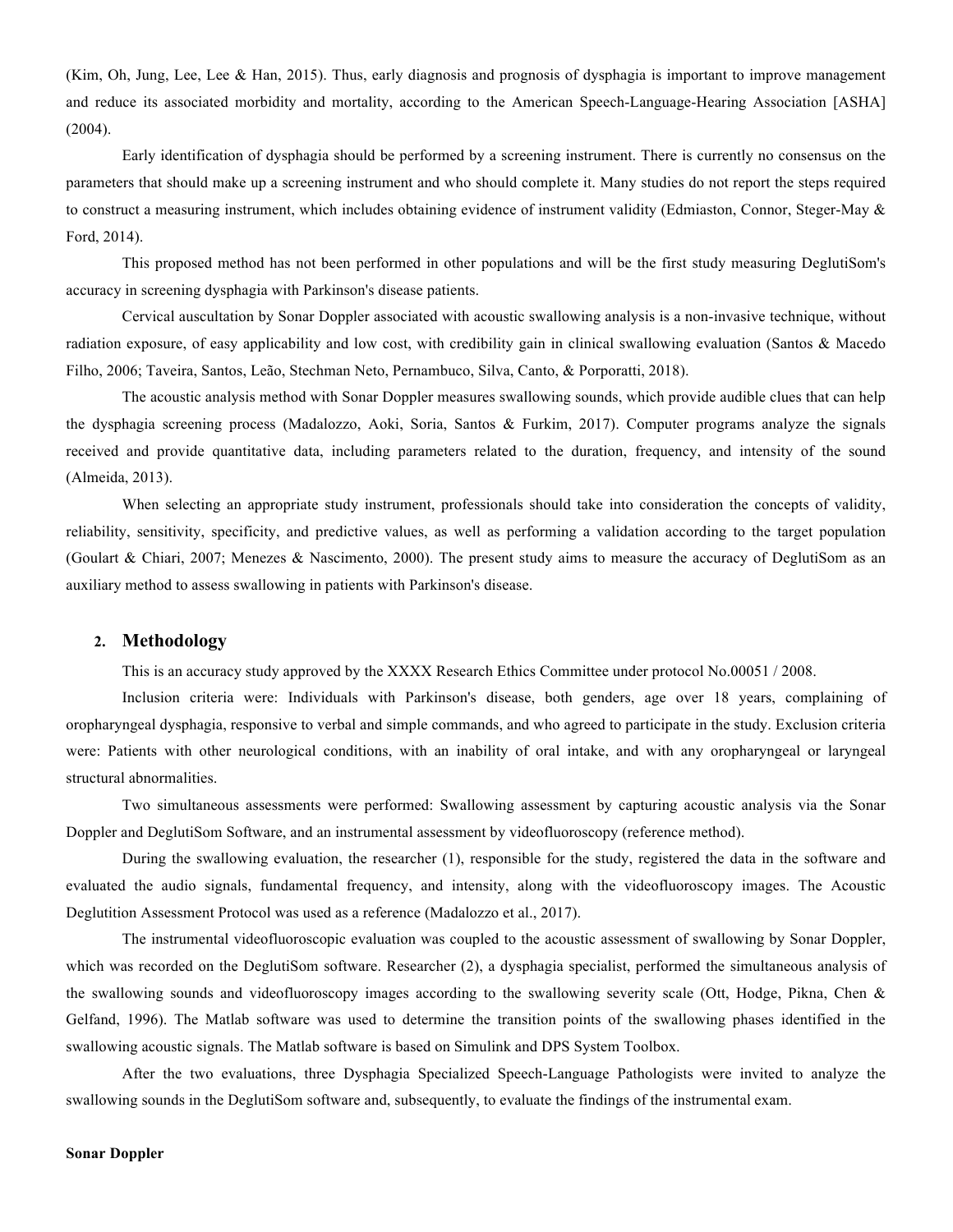Swallowing was assessed with a portable Sonar Doppler (AngelSounds model, Jumper brand) with a continuous flat disk transducer. The device operates on two batteries and features an individual transducer, with a headphone, recorder, and computer output. The Doppler ultrasound frequency is 3 MHz, with output of 10 mW/cm². The sound output power is 1W.

The continuous Doppler equipment was coupled to an HP standard notebook, sound card, and speakers. The operating system used was Windows 7®. The DeglutiSom® software, developed by Engefono in 2014, and validated in 2021 (Enz, Vaz, M. C. A. Nunes, Rosa, J. A. Nunes, Marques & Santos, 2021), was used to record the acoustic signals and later analyze them (Figure 1).

Figure 1 – DeglutiSom® Software



Source: Author (2018)

For the process of capturing swallowing sounds, subjects were instructed to remain seated in a chair, with the cervical region in ventral flexion (simulating a normal meal position) and with free access to the neck.

The Sonar Doppler transducer was positioned in the right lateral region of the neck, on the lateral edge of the trachea and just below the cricoid cartilage, considered the best place for cervical auscultation (Takahashi, Groher & Michi, 1994) (Figure 2).





Source: Takahashi, Groher e Michi (1994). Based and adapted from Almeida (2013)

The ultrasonic energy beam emitted by the transducer was positioned to form an angle of 30° to 60°. Contact gel was used at the transducer application site for the dispersion of the ultrasound in the air and to increase its transmission in the body.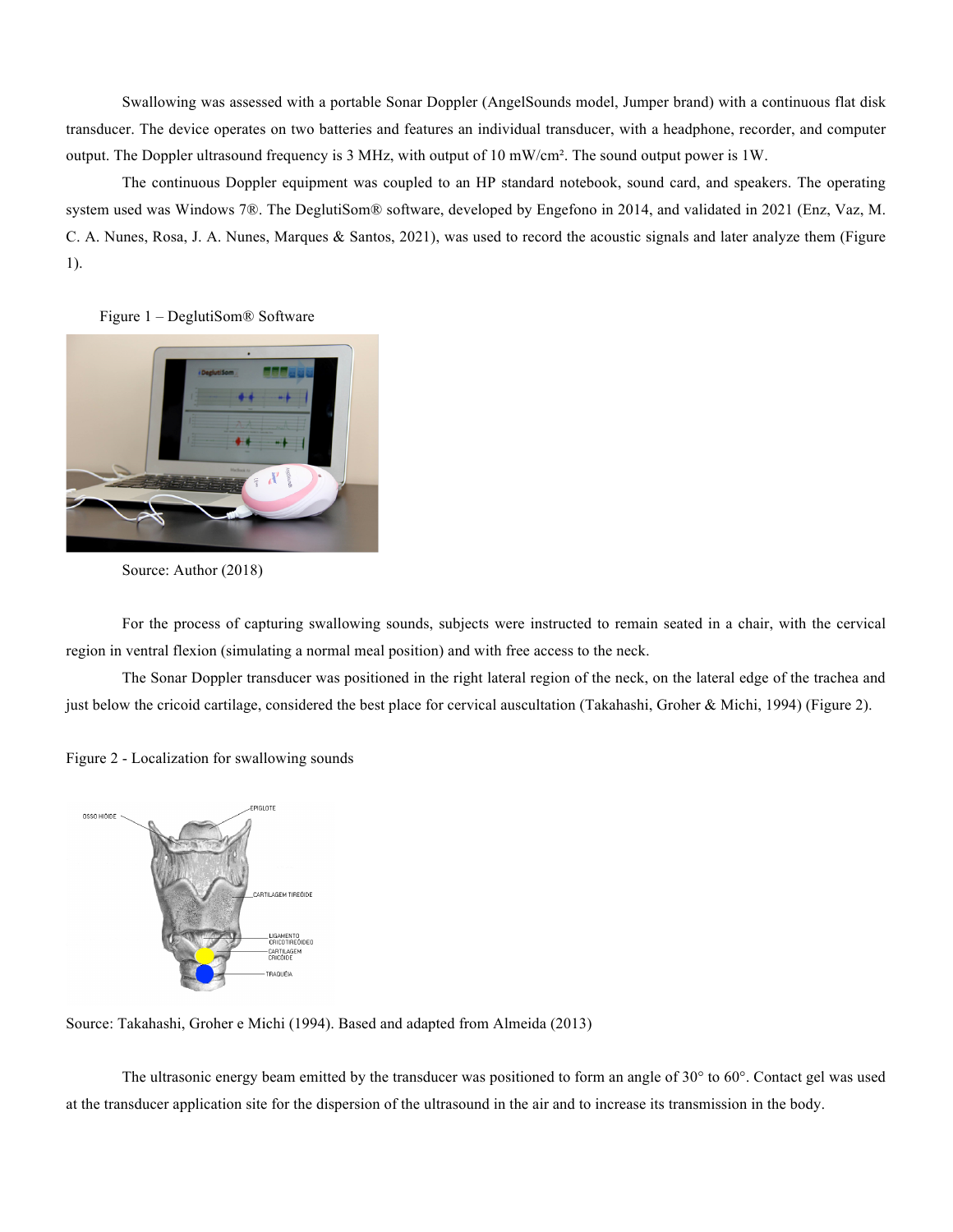A number of three swallowing samples were taken for each solid, liquid and pudding food consistency. The dietary consistencies used for swallowing assessment followed the *American Dietetic Association* standard (American Dietetic Association (ADA, 2017): Liquid: 70 ml water and 30 ml barium Guedert (10-50 Cp); Pudding: 70 ml water, 30 ml barium Guedert and 10 g Resource Thicken up thickener (over 1751 Cp); and Solid: Club Social cracker soaked in barium Guedert.

Subjects were instructed to swallow only after the evaluator's signal - about three seconds after the transducer was positioned in the right lateral region of the neck.

Each bolus was required to be swallowed in a single swallow (30 ml). A three-minute interval was observed for swallowing sounds to begin to pick up from one consistency to the next.

In the acoustic analysis of the swallowing sound signal, recordings were captured in the DeglutiSom® software, which allowed analysis using the following functions: Audio signal: for measuring swallowing time in seconds; Fundamental Frequency: recorded in Hz, with the frequency window between 0 and 6000 Hz; Intensity: recorded in dB, with window between 0 and 1000 dB (Figure 3).

Figure 3 - Swallowing sound curve representation



Source: Acoustic analysis of the DeglutiSom® Software

The Doppler equipment's volume was adjusted for the best acoustic signal pickup and the lowest external noise interference, with three minutes of signal pickup.

The swallowing sound variables were: acoustic signal frequency [sound wave frequency (Fo) measured in Hz]; the intensity of the acoustic signal [sound wave intensity (I) measured in dB] and the time elapsed from the beginning to the end of the analyzed acoustic signal [swallowing time (T) measured by audio signal in seconds].

Three swallowing samples were performed to profile the swallowing sounds. The samples indicated auditory representation (acoustic signal) and visual representation (frequency and intensity graph). The data were stored for comparison.

#### **Videofluoroscopic Instrumental Evaluation**

The Siemens X-ray Model Axiom R100 and the Siemens monitor M44-2 were used for the videofluoroscopic swallowing study. Images were scanned to an HP Pavilion Tx 2075BR notebook through the Sapphire Worder TV USB TV Capture card.

During the evaluation, the individual was seated, and, without the use of local anesthesia, the exam was performed in the lateral position. The Guerdert liquid barium contrast was used for videofluoroscopic visualization, which allowed a better delimitation of the structures involved in the swallowing biomechanics.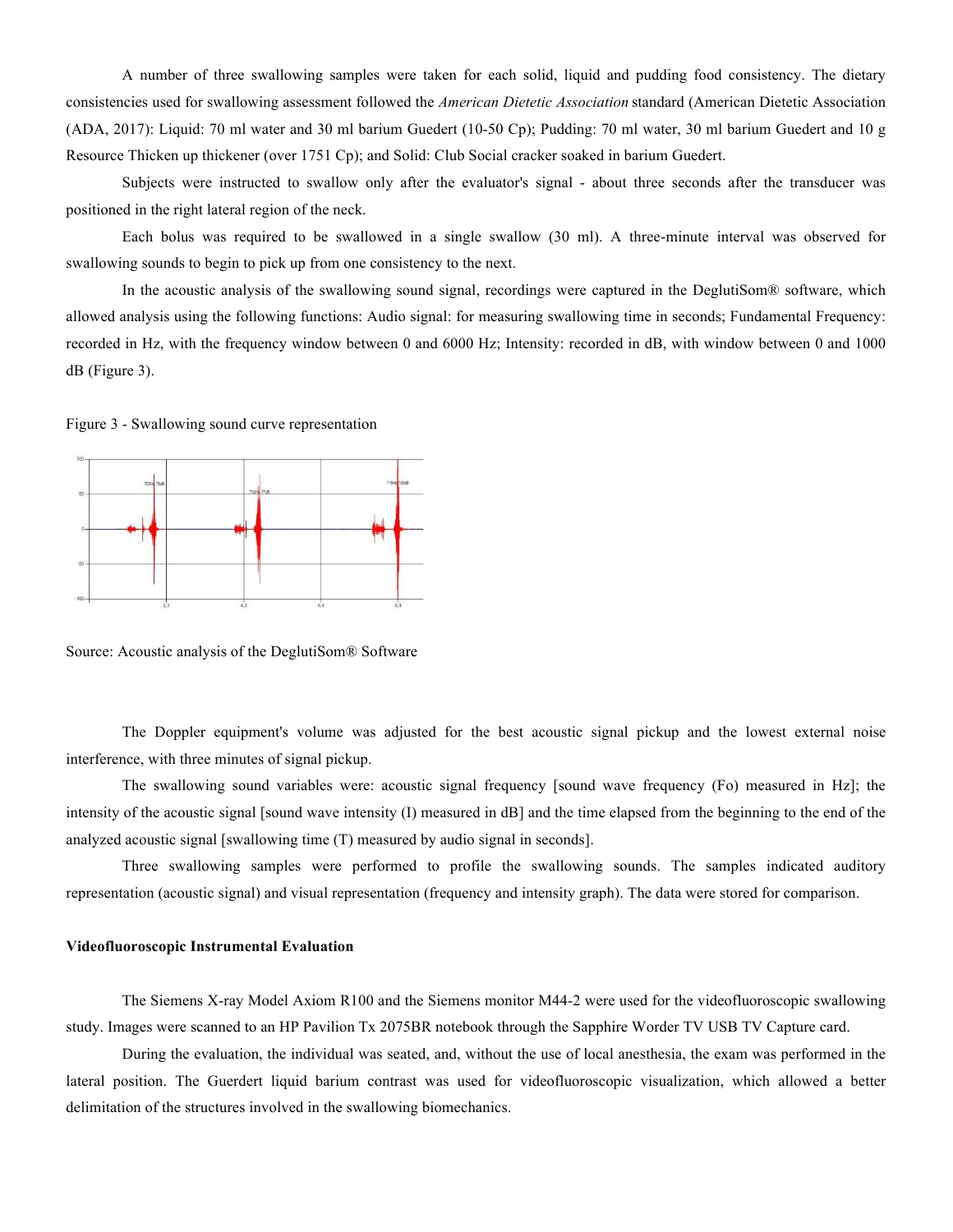To maintain standardization in the examinations, three volumes of the same dietary order and consistency were offered (ADA, 2017) during both the instrumental swallow evaluation and the Doppler Sonar. The examination was suspended in case the individual had nausea, vomiting or any clinical instability.

The oral phase presented the following: Bolus intake; labial seal; the positioning/ preparation/chewing of the bolus; anterio-posterior (A-P) transport of the bolus; oral and pharyngeal phase coordination; extraoral escape and oral cavity residue after swallowing. These stages were rated as present or absent for extraoral escape and oral cavity residual, and as efficient and inefficient for the other stages (Hamlet, Penney & Formolo, 1994).

The efficiency of velopharyngeal seal and "asymmetry in laryngeal descent" were observed in the pharyngeal phase of swallowing. The following were rated as present or absent: laryngeal penetration; tracheal aspiration; valleculae residue; pyriform residue (Marik & Zaloga, 2001). Cricopharyngeal opening in the transition from the pharyngeal to the esophageal phase.

The results of the videofluoroscopic swallow study were classified by the Gravity Scale proposed by Ott et al (1996).

Swallowing sounds and videofluoroscopy images were analyzed using the Matlab® software, based on the Simulink® and DPS System® Toolbox, to determine the transition points of the swallowing phases identified in the swallowing acoustic signal (Figure 4). Data were analyzed with the XXX Engineering Course.

Figure 4 - Matlab® software for swallowing sound signal analysis on swallowing videofluoroscopy image



Source: Matlab® software

#### **Judges Evaluation**

The board was composed of three dysphagia-specialized speech-language pathologists who have worked in the area for more than five years and who use acoustic analysis of swallowing.

All judges who agreed to participate in the study signed the Free and Informed Commitment Term and were trained to perform swallowing acoustic analysis using the DeglutiSom® software.

It is noteworthy that the results of the acoustic analysis of the Sonar Doppler were sent randomly, without the judges' knowledge of the severity of swallowing or disease.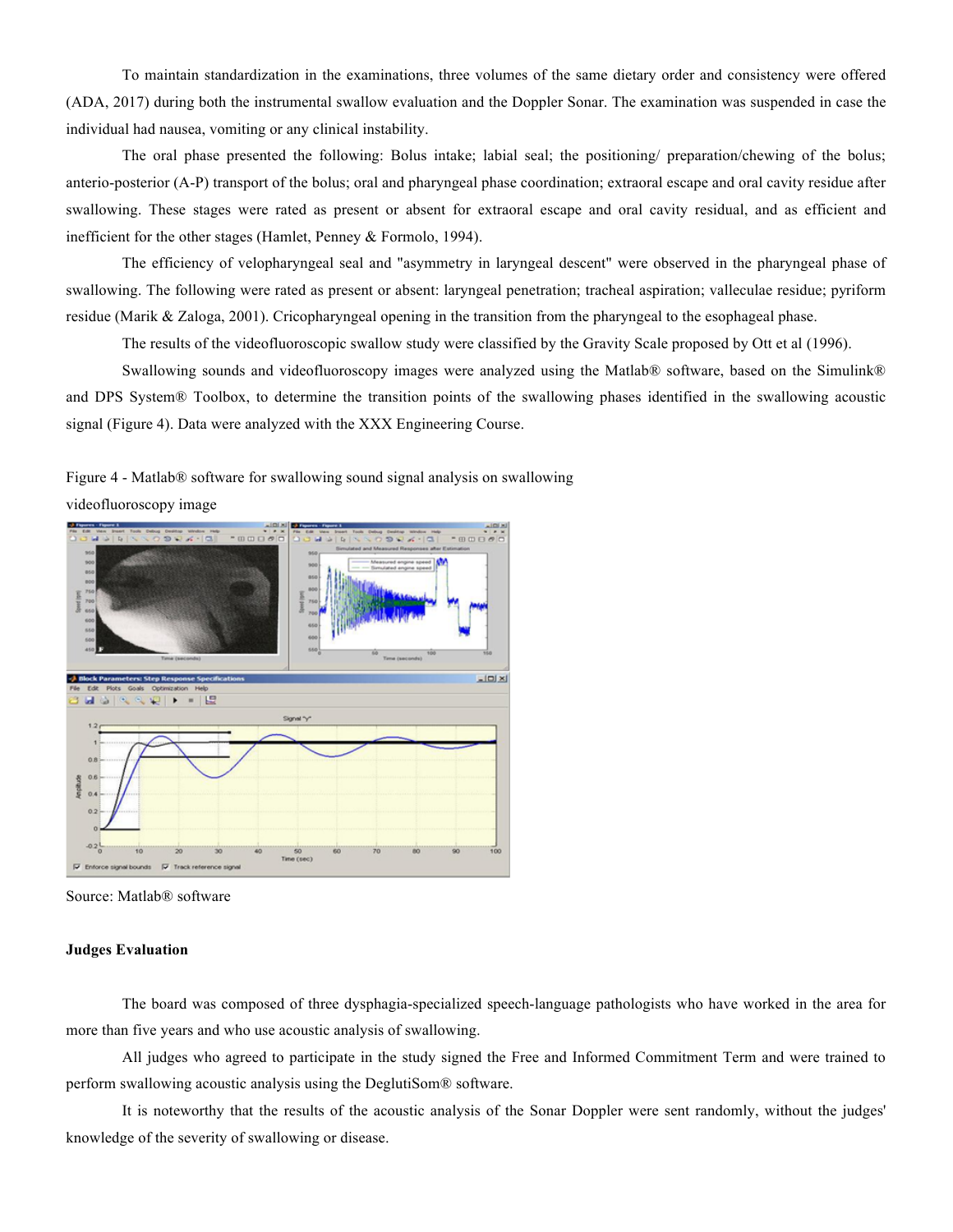Each judge answered yes or no whether the patient had altered swallowing according to the findings obtained in the DeglutiSom Software, and whether the patient presented with acoustic signals suggestive of laryngotracheal aspiration. These two questions were part of the Acoustic Deglutition Assessment Protocol (Madalozzo et al., 2017) questionnaire.

Descriptive (mean, minimum, maximum, and standard deviation) and inferential methods (tests at a significance level of 0.05 and 95% confidence intervals) were used. The agreement between the judges was verified through the Kappa test. The following indicators were used: sensitivity, specificity, positive predictive value, negative predictive value, and accuracy.

The KR-20 Coefficient developed by Kuder and Richardson was used for the reliability analysis. This was a replacement for Cronbach's Alpha Coefficient when the variables are dichotomous (yes/no). The softwares used for the analyzes were Statistica - Version 13.3, and Matlab R12.

## **3. Results**

The study was conducted at the XXXX Department of the Public Hospital, from February 2016 to December 2017. A total of 248 individuals were evaluated and 91 individuals with a medical diagnosis of idiopathic Parkinson's disease were selected, according to the selection criteria and to the disease staging scale (Hoehn & Yahr, 1967). Out of 91 subjects, 42 were females and 49 males, aged between 50 and 78 years, average of 64.9 years  $(\pm 7.7)$ , with mean time disease diagnosis of 12.6  $(\pm 3.8)$ . The sample size (91 patients) corresponded to a confidence level of 95.0% with a sampling error of 3.0% and a test power of 83%.

Table 1 shows the results obtained in the swallowing acoustic analysis concomitantly with the videofluoroscopy findings. In the pharyngeal phase - laryngeal elevation and cricopharyngeal opening – the results of the comparison between the frequencies of swallowing sounds between frequency 1 peak (F1p) and intensity 1 peak (1p) dB, final frequency (FF) in Hz and final intensity, showed significant changes in frequencies, means, minimum, maximum, and standard deviation.

| Result                                 | N  |                |                  |         | Standard  |  |  |  |  |
|----------------------------------------|----|----------------|------------------|---------|-----------|--|--|--|--|
|                                        |    | Mean           | Minimum          | Maximum | Deviation |  |  |  |  |
| <b>ORAL PHASE - BOLUS INTAKE</b>       |    |                |                  |         |           |  |  |  |  |
| Initial Frequency (IF) in Hz           |    |                |                  |         |           |  |  |  |  |
| Efficient                              | 60 | 485,58         | 101,00           | 580,44  | 140,96    |  |  |  |  |
| Not efficient                          | 31 | 420,02         | 297,44           | 549,99  | 54,65     |  |  |  |  |
| All                                    | 91 | 463,25         | 101,00<br>580,44 |         | 122,47    |  |  |  |  |
| Initial Intensity (II) in dB           |    |                |                  |         |           |  |  |  |  |
| Efficient                              | 60 | 39,06<br>48,04 |                  | 56,00   | 5,03      |  |  |  |  |
| Not efficient                          | 31 | 48,23          | 30,50            | 56,69   | 5,74      |  |  |  |  |
| 91<br>All                              |    | 48,10          | 30,50            |         | 5,25      |  |  |  |  |
| PHARYNGEAL PHASE - LARYNGEAL ELEVATION |    |                |                  |         |           |  |  |  |  |
| Frequency 1 peak (F1P) in Hz           |    |                |                  |         |           |  |  |  |  |
| Present                                | 42 | 607,61         | 310,50           | 768,79  | 94,88     |  |  |  |  |
| Reduced                                | 23 | 517,15         | 360,0            | 690,0   | 90,96     |  |  |  |  |
| Reduced                                | 26 | Absent         | Absent           | Absent  | Absent    |  |  |  |  |
| All<br>91<br>575,60                    |    |                | 310,50           | 768,79  | 102,53    |  |  |  |  |

Table 1 – Distribution of the comparison of swallowing sounds with videofluoroscopy.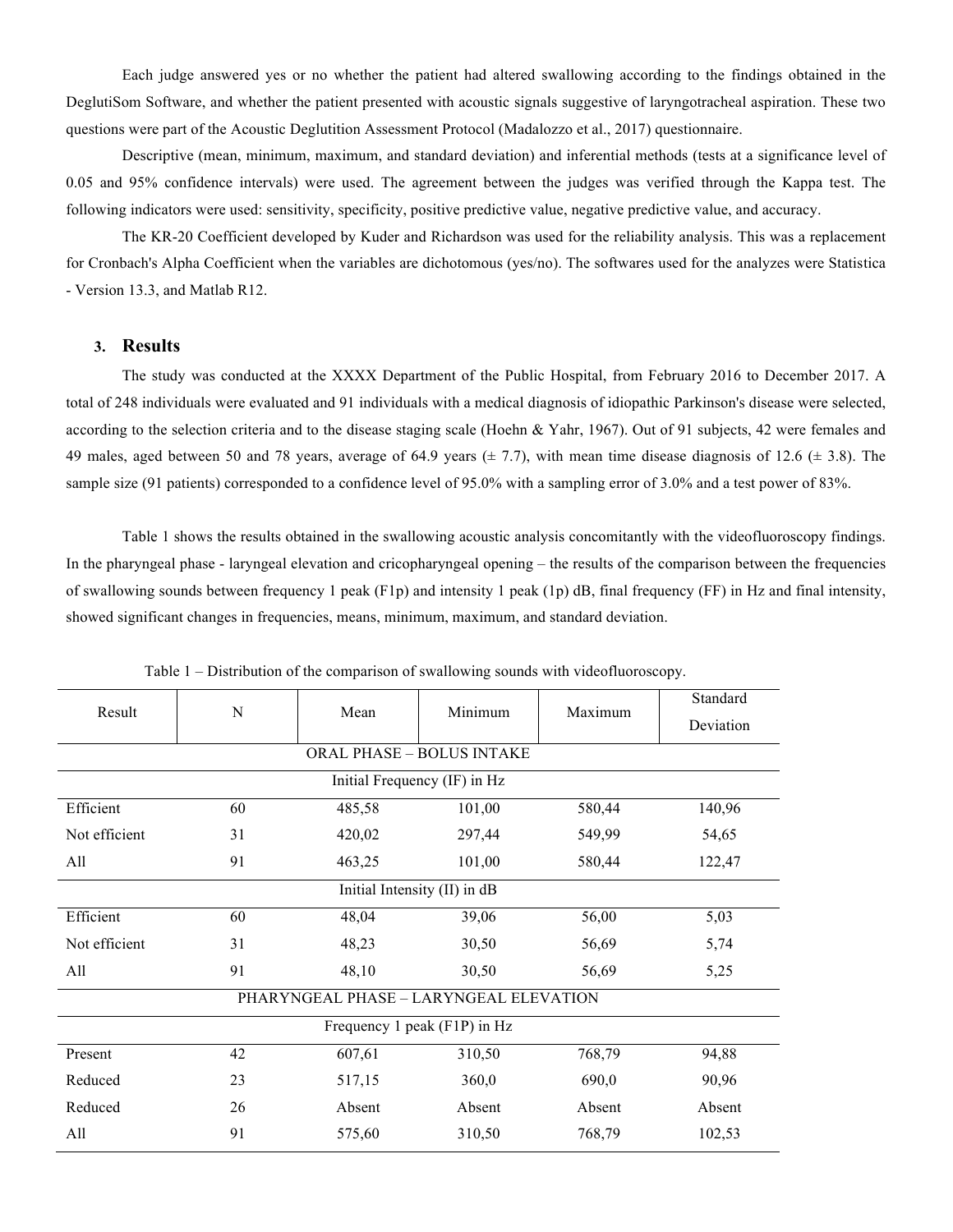| Intensity 1 peak (I1P) in dB |    |                                            |        |         |        |  |  |  |
|------------------------------|----|--------------------------------------------|--------|---------|--------|--|--|--|
| Present                      | 42 | 65,98                                      | 50,00  | 90,00   | 7,97   |  |  |  |
| Reduced                      | 23 | 58,47                                      | 50,00  | 70,00   | 5,90   |  |  |  |
| Reduced                      | 26 | Absent                                     | Absent | Absent  | Absent |  |  |  |
| All                          | 91 | 63,32                                      | 50,00  | 90,00   | 8,11   |  |  |  |
|                              |    | PHARYNGEAL PHASE - CRICOPHARYNGEAL OPENING |        |         |        |  |  |  |
| Final Frequency (FF) in Hz   |    |                                            |        |         |        |  |  |  |
| Present                      | 79 | 712,86                                     | 101,00 | 1010,50 | 224,52 |  |  |  |
| Altered                      | 12 | 575,83                                     | 389,05 | 796,44  | 113,66 |  |  |  |
| All                          | 91 | 694,79                                     | 101,00 | 1010,50 | 217,81 |  |  |  |
| Final Intensity (FI) in dB   |    |                                            |        |         |        |  |  |  |
| Present                      | 79 | 79,67                                      | 51,00  | 95,00   | 11,12  |  |  |  |
| Altered                      | 12 | 65,84                                      | 2,20   | 97,56   | 15,40  |  |  |  |
| All                          | 91 | 77,85                                      | 50,00  | 97,56   | 12,58  |  |  |  |
| Swallowing time in seconds   |    |                                            |        |         |        |  |  |  |
| Present                      | 79 | 2,63                                       | 1,30   | 3,40    | 0,46   |  |  |  |
| Increased                    | 12 | 2,68                                       | 2,20   | 3,20    | 0,31   |  |  |  |
| All                          | 91 | 2,65                                       | 1,30   | 3,40    | 0,45   |  |  |  |

Label: Hertz= Hz; Decibel= Db.

Source: The author (2018)

In the videofluoroscopic swallow study, individuals with Parkinson's disease were classified according to the degree of dysphagia by the Ott et al. Scale (Ott et al., 1996). A prevalence of individuals with moderate dysphagia was observed (41.7%) (Table 2).

Table 2 – Sample distribution according to the Ott scale 22 ( $n = 91$ ).

| <b>OTT SCALE</b>   | <b>FREQUENCY</b> | PERCENTAGE |
|--------------------|------------------|------------|
| Normal             |                  | $7.7\%$    |
| Mild Dysphagia     | 20               | 22,0%      |
| Moderate Dysphagia | 38               | 41,7%      |
| Severe Dysphagia   | 26               | 28,6%      |

Source: The author (2018)

Table 3 shows the comparison between the presence of dysphagia and the acoustic signal of laryngotracheal aspiration, compared to the videofluoroscopic swallow study and considered by the severity scale. It was found that in moderate and severe dysphagia, laryngotracheal aspiration occurred within the different dietary consistencies evaluated. Due to the limited number of individuals who accepted the solid consistency diet, it was decided not to address its results in the study.

Table 3 – Sample distribution relating dysphagia with acoustic signals

PUDDING CONSISTENCY (n=91)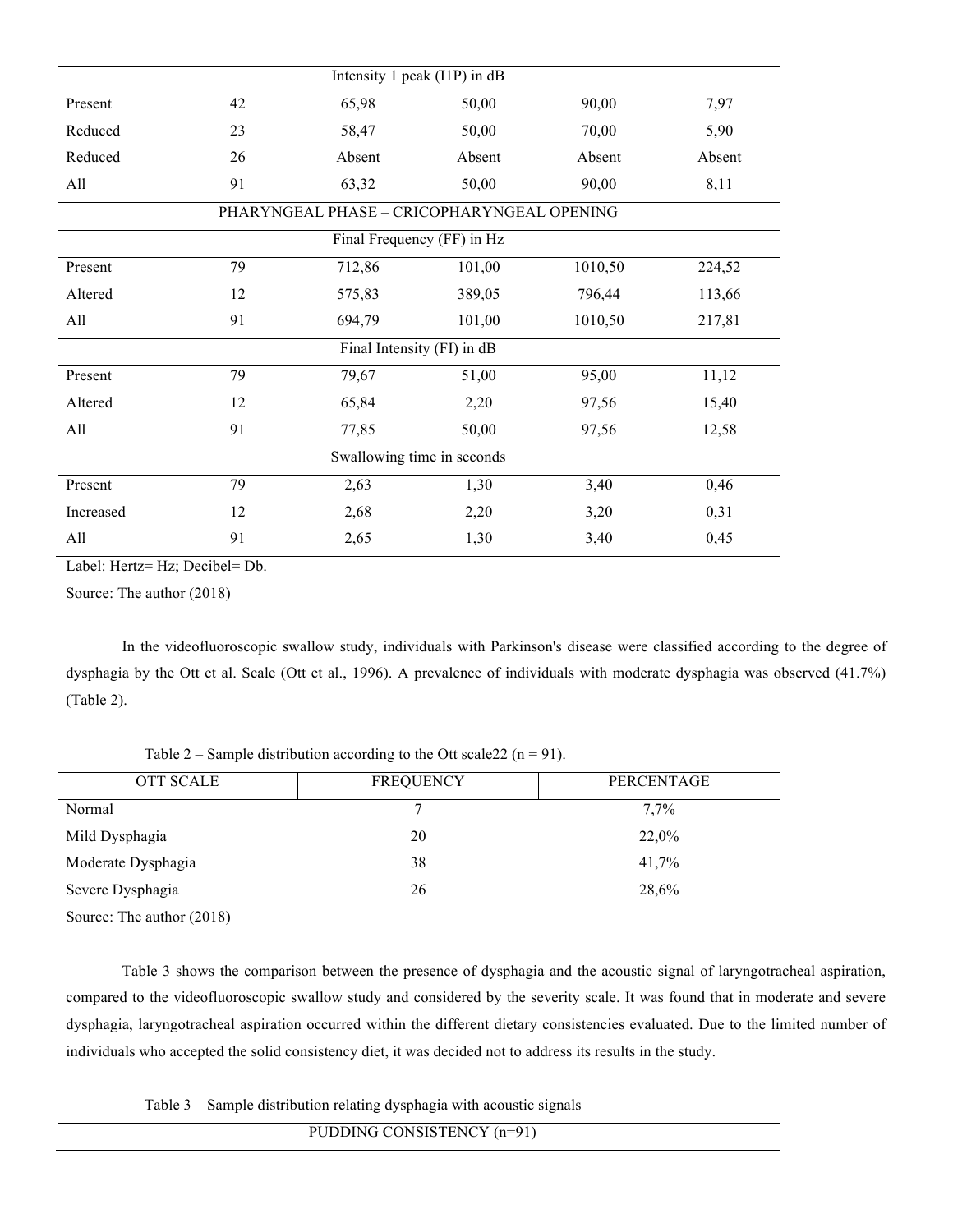| <b>DYSPHAGIA</b><br><b>TRACHEAL</b> |                           | <b>SEVERITY</b> | <b>FREQUENCY</b> |
|-------------------------------------|---------------------------|-----------------|------------------|
|                                     | <b>ASPIRATION</b>         |                 |                  |
| Yes                                 | Yes                       | Moderate        | 7(7,7%)          |
| Yes                                 | Yes                       | Severe          | $26(28,6\%)$     |
| Yes                                 | No.                       | Mild            | 4(4,4%)          |
| Yes                                 | N <sub>0</sub>            | Moderate        | $31(34,0\%)$     |
| N <sub>0</sub><br>N <sub>0</sub>    |                           | Normal          | 7(7,7%)          |
| No<br>N <sub>0</sub>                |                           | Mild            | 16(17,6%)        |
|                                     | LIQUID CONSISTENCY (n=68) |                 |                  |
| <b>DYSPHAGIA</b>                    | <b>TRACHEAL</b>           | <b>SEVERITY</b> | <b>FREQUENCY</b> |
|                                     | <b>ASPIRATION</b>         |                 |                  |
| Yes                                 | Yes                       | Moderate        | $7(10,3\%)$      |
| Yes                                 | Yes                       | Severe          | $26(38,2\%)$     |
| Yes                                 | N <sub>0</sub>            | Mild            | $4(5,9\%)$       |
| Yes                                 | N <sub>0</sub>            | Moderate        | 31 (45,6%)       |
|                                     |                           |                 |                  |

Source: The author (2018)

Table 4 shows the results of the three judges regarding the Ott scale (Ott et al., 1996), used in the videofluoroscopic swallow study, and the aspiration of the research subjects. There was agreement on the results between the judges.

|            | <b>JUDGE 1</b>           |                            | JUDGE 2                  |                          | JUDGE 3                    |                          | <b>RESEARCHER</b>          |                          |
|------------|--------------------------|----------------------------|--------------------------|--------------------------|----------------------------|--------------------------|----------------------------|--------------------------|
| <b>OTT</b> |                          | <b>Tracheal Aspiration</b> | Tracheal Aspiration      |                          | <b>Tracheal Aspiration</b> |                          | <b>Tracheal Aspiration</b> |                          |
|            | Yes                      | N <sub>0</sub>             | Yes                      | No.                      | Yes                        | No.                      | Yes                        | N <sub>0</sub>           |
| Normal     | $\blacksquare$           | 7                          | $\blacksquare$           | 7                        | $\blacksquare$             | 7                        | $\overline{\phantom{a}}$   | 7                        |
| Mild       | $\overline{\phantom{a}}$ | 20                         | $\overline{\phantom{a}}$ | 20                       | $\blacksquare$             | 20                       | $\overline{\phantom{a}}$   | 20                       |
| Moderate   | 4                        | 34                         | 3                        | 35                       | 3                          | 35                       | 7                          | 31                       |
| Severe     | 26                       | $\blacksquare$             | 26                       | $\overline{\phantom{a}}$ | 26                         | $\overline{\phantom{a}}$ | 26                         | $\overline{\phantom{a}}$ |
| Total      | 30                       | 61                         | 29                       | 62                       | 29                         | 62                       | 33                         | 58                       |

Table 4 – Relationship between the Ott scale22 and aspiration between judges and researcher.

Source: The author (2018)

Regarding the indicators of sensitivity, specificity, positive predictive value, negative predictive value and accuracy for validation analysis and dysphagia screening method, the results are presented in the dysphagia screening (Table 5).

| Table 5 – Accuracy analysis indicators for dysphagia and aspiration screening. |  |  |  |  |
|--------------------------------------------------------------------------------|--|--|--|--|

| DYSPHAGIA INDICATOR    | <b>RESULT</b>  | <b>CONCLUSION</b> |
|------------------------|----------------|-------------------|
| Sensibility            | $0,97(97,0\%)$ | High              |
| Specificity            | $0,91(91,0\%)$ | High              |
| Predictive Value $(+)$ | $0,97(97,0\%)$ | High              |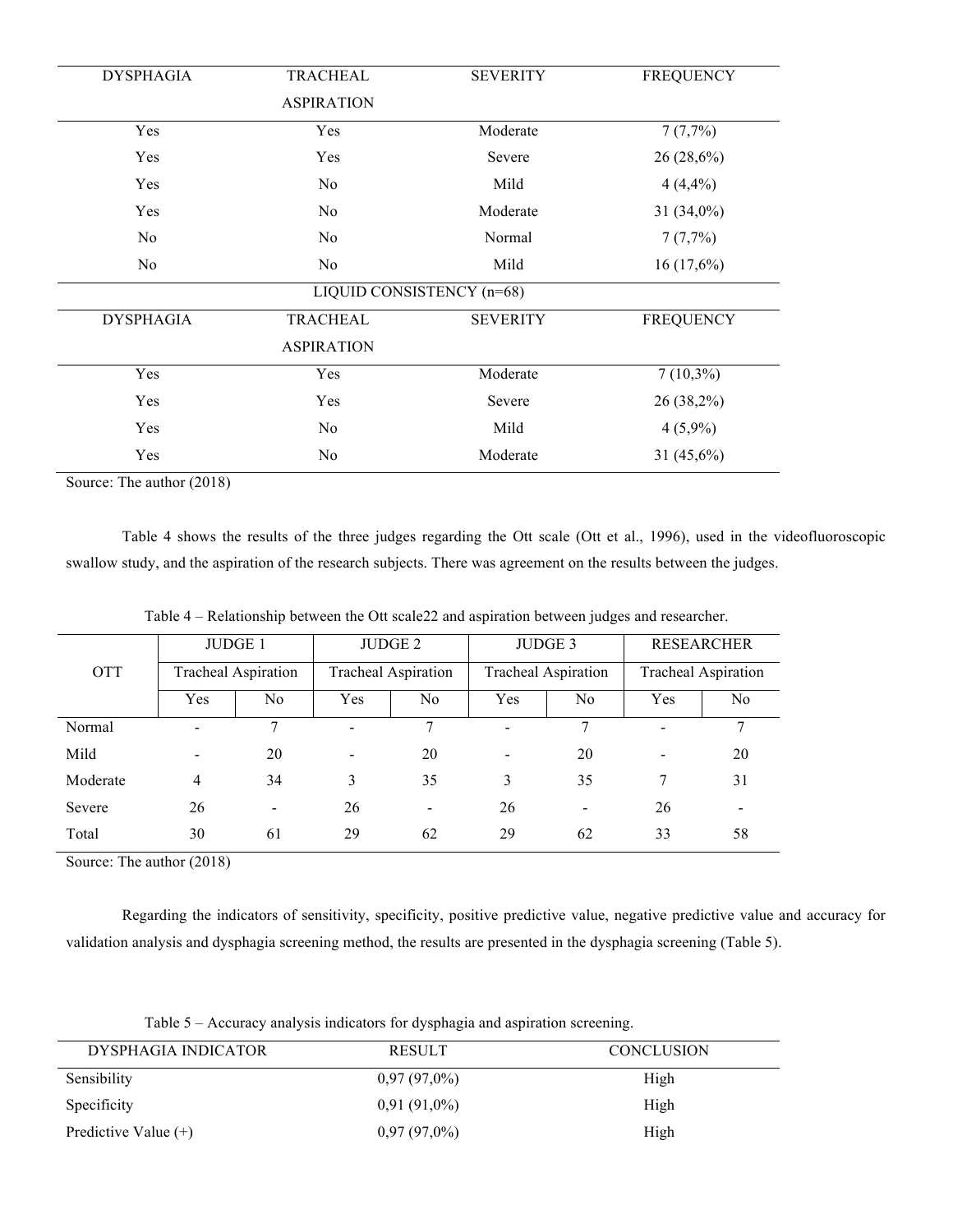| Predictive Value (-)   | $0,91(91,0\%)$ | High              |
|------------------------|----------------|-------------------|
| Accuracy               | $0,96(96,0\%)$ | High              |
| ASPIRATION INDICATOR   | <b>RESULT</b>  | <b>CONCLUSION</b> |
| Sensibility            | $0,90(90,0\%)$ | High              |
| Specificity            | $0,90(90,0\%)$ | High              |
| Predictive Value $(+)$ | $0,82(82,0\%)$ | High              |
| Predictive Value (-)   | $0,95(95,0\%)$ | High              |
| Accuracy               | $0,90(90,0\%)$ | High              |

Source: The author (2018)

It is observed that the method presents positive and adequate results in the dysphagia screening.

## **4. Discussion**

In clinical practice, the search for diagnostic and rehabilitative instruments of swallowing disorders has become increasingly frequent. The present study sought to measure the accuracy of acoustic analysis as an auxiliary method for swallowing assessment in patients with Parkinson's disease.

The literature reports that early identification of oropharyngeal dysphagia should be performed using a screening instrument to determine the need for a comprehensive swallowing assessment. This instrument should be accessible to speechlanguage pathologists involved in patient care, because, in case of risk of dysphagia, patients should be referred for further evaluation (Almeida, Cola, Pernambuco, Junior, Magnoni & Silva, 2017). Studies show that 80% of individuals with Parkinson's Disease present with dysphagia (Luchesi et al., 2015). The wide range of dysphagia prevalence in patients with Parkinson's disease may be caused by various definitions of dysphagia, and differences in assessment techniques, disease duration, and severity (Pflug, Bihler, Emich, Niessen, Nienstedt, Flügel, Koseki, Plaetke, Hidding, Gerloff & Buhmann, 2018).

Among the 91 individuals (100%), 38 (41.7%) presented with a Moderate Dysphagia in the instrumental videofluoroscopic swallow study, according to the Ott scale (Ott et al., 1996). One study considered the videofluoroscopy exam as a swallowing evaluation reference (Taveira et al., 2018), but research mentions that the ultrasound exam can also be applied to visualize the temporal relationship between structural movements of the oral and pharyngeal phases of swallowing (Pflug et al., 2018).

Instruments such as accelerometers, software, Sonar Doppler and microphones can also be used as a complementary exam. These instruments assess sounds associated with swallowing, in order to identify specific acoustic characteristics and possible aspiration signals (Almeida, 2013; Santos & Macedo Filho, 2006; Soria, Silva & Furkim, 2016).

The cervical auscultation method is promising, since it is not invasive and can be used in clinical evaluations (Feerrucci, Mangilli, Sassi, Limongi & Andrade, 2013). However, further studies are needed to validate this method.

A current systematic review (Taveira et al., 2018) analyzed the validity of different diagnostic methods for assessing swallowing sounds when compared to videofluoroscopy, to detect oropharyngeal dysphagia. It was observed that the use of Doppler presented as an excellent method of acoustic analysis with sound capture.

The methodology of the present study is supported by the literature and shows that the use of Sonar Doppler is already being adopted by researchers in the field of dysphagia. Therefore, this type of research is deemed important in helping the speechlanguage pathologist understand and properly diagnose dysphagia in the cases of Parkinson's disease.

The instrumental videofluoroscopic assessment was coupled with the acoustic swallowing assessment by Sonar Doppler and the data were recorded in the DeglutiSom software. The speech-language pathologist responsible for the analysis had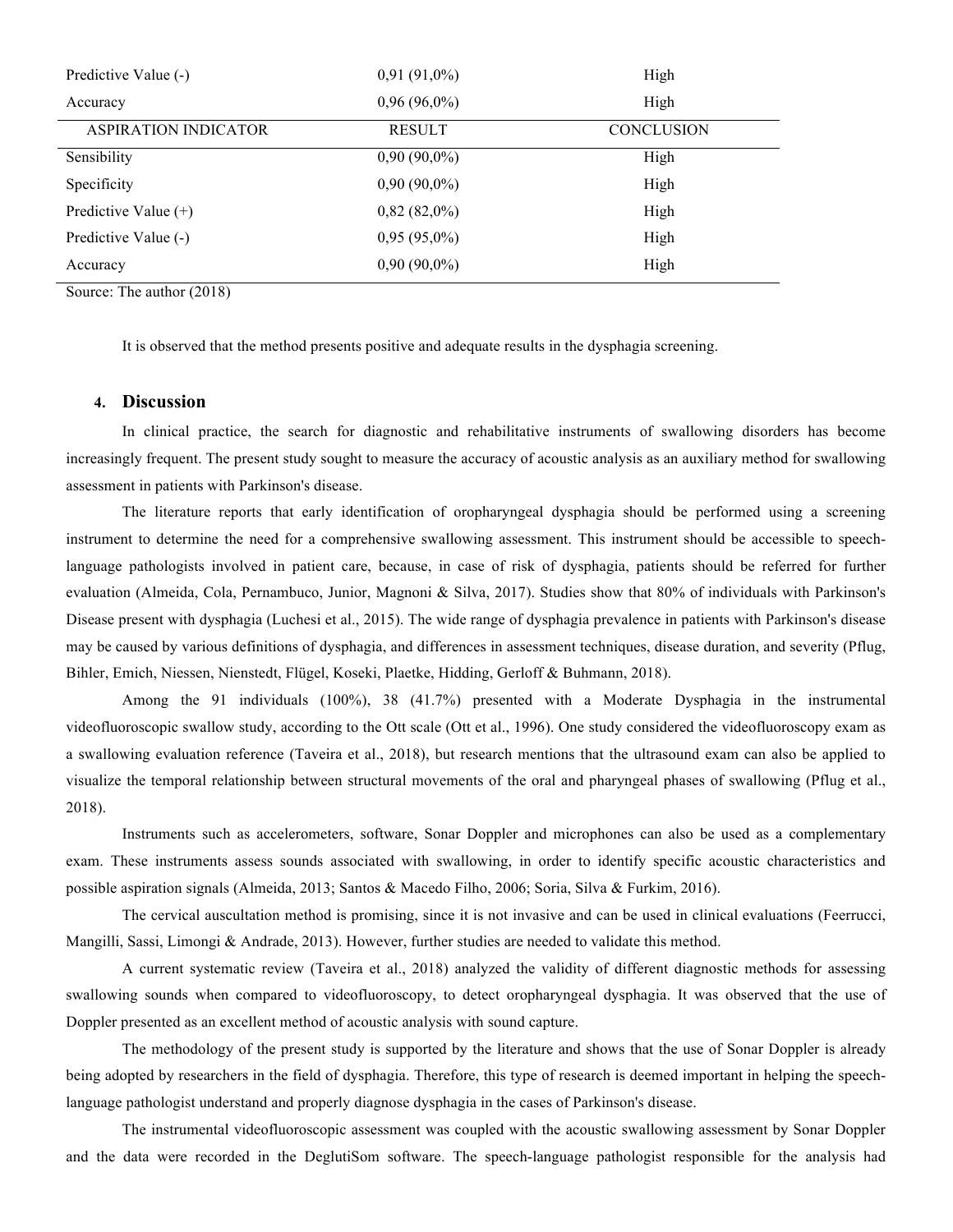experience in dysphagia. Of note, the solid consistency diet was not addressed in the study, as many study subjects refused to eat it. In the *pharyngeal phase, laryngeal elevation and cricopharyngeal opening* showed significant changes in frequencies, means, minimum, maximum, and standard deviation. The frequencies of swallowing sounds were between frequency 1 peak (F1p) and intensity 1 peak (I1p) dB, final frequency (FF) in Hz and final intensity.

The swallowing function of the healthy elderly with presbyphagia may present with slower muscle movement, dysfunction of the cricopharyngeal sphincter and pharyngeal closure, reduced laryngeal elevation, and increased swallowing time (Soria et al., 2016). These findings have not been reported in later studies in individuals with Parkinson's disease.

The prevalence rates of dysphagia in patients with Parkinson's disease are known to range from 70% to 100% (Luchesi et al., 2015). The present study found a prevalence of moderate oropharyngeal dysphagia in this population. This data was also reported by 40% of individuals with Parkinson's disease who underwent videofluoroscopy exam (Sebben, Zart, Ardenghi, Varella, Paim, Matos, Jarces & Rodrigues, 2013).

During the evaluation process, 23 individuals did not present with dysphagia on pudding consistency, thus did not receive a liquid diet. When observing the relationship between the presence of dysphagia on videofluoroscopy and the acoustic signal of laryngotracheal aspiration, it was found that in subjects with moderate and severe dysphagia, laryngotracheal aspiration occurred throughout the different dietary consistencies tested.

Studies report that the reliability or accuracy of an instrument is the ability to reproduce similar measurements when performed by the same or different examiners (Goulart & Chiari, 2007; Menezes, 1998; Menezes & Nascimento, 2000). Therefore, it is important to validate instruments according to the target population, and it is essential to provide information about the sensitivity, specificity, and predictive values of the instrument (Goulart & Chiari, 2007).

Considering the importance of the reliability of the proposed instrument, judges were selected with expertise in dysphagia and practicing in the area for more than five years. Of note, the results of the Sonar Doppler acoustic analysis were randomized, without knowledge of the severity of dysphagia or the disease.

The three judges agreed when assessing the relationship between the Ott scale (Ott et al., 1996) and the aspiration signs of individuals with Parkinson's disease.

Sensitivity, specificity, predictive value (positive and negative) and accuracy for validation analysis are important indicators for validating a screening instrument. The indicators for validity analysis of the dysphagia screening method were as follows: 97.0% sensitivity, 91.0% specificity, positive predictive value 97.0% and negative predictive value 91%. These values suggest that the dysphagia screening instrument proposed is a valid screening tool.

The indicators for validity analysis of the aspiration screening method were as follows: 90.0% sensitivity, 90.0% specificity, positive predictive value 82.0% and negative predictive value 95.0%. One realizes that knowledge of assessment tools, whether in diagnosis or screening; clinical examinations, or evaluations; is increasingly available in the market, but adequate parameters are not always found to contribute to the assessment process (Potvin, Gendron, Bilodeau & Chabot, 2005).

The standardization of swallowing sounds as a screening instrument is quite promising in the field of speech-language pathology. However, studies are still needed in the swallowing evaluation process and in the subjective observations of swallowing (Almeida, 2013; Santos & Macedo Filho, 2006; Soria et al., 2016).

It is suggested to use acoustic analysis in a rehabilitation study, evaluating the analysis parameters obtained by Sonar Doppler and the DeglutiSom software in individuals with other underlying diseases, comparing the results of dysphagia therapy from the patient's perception.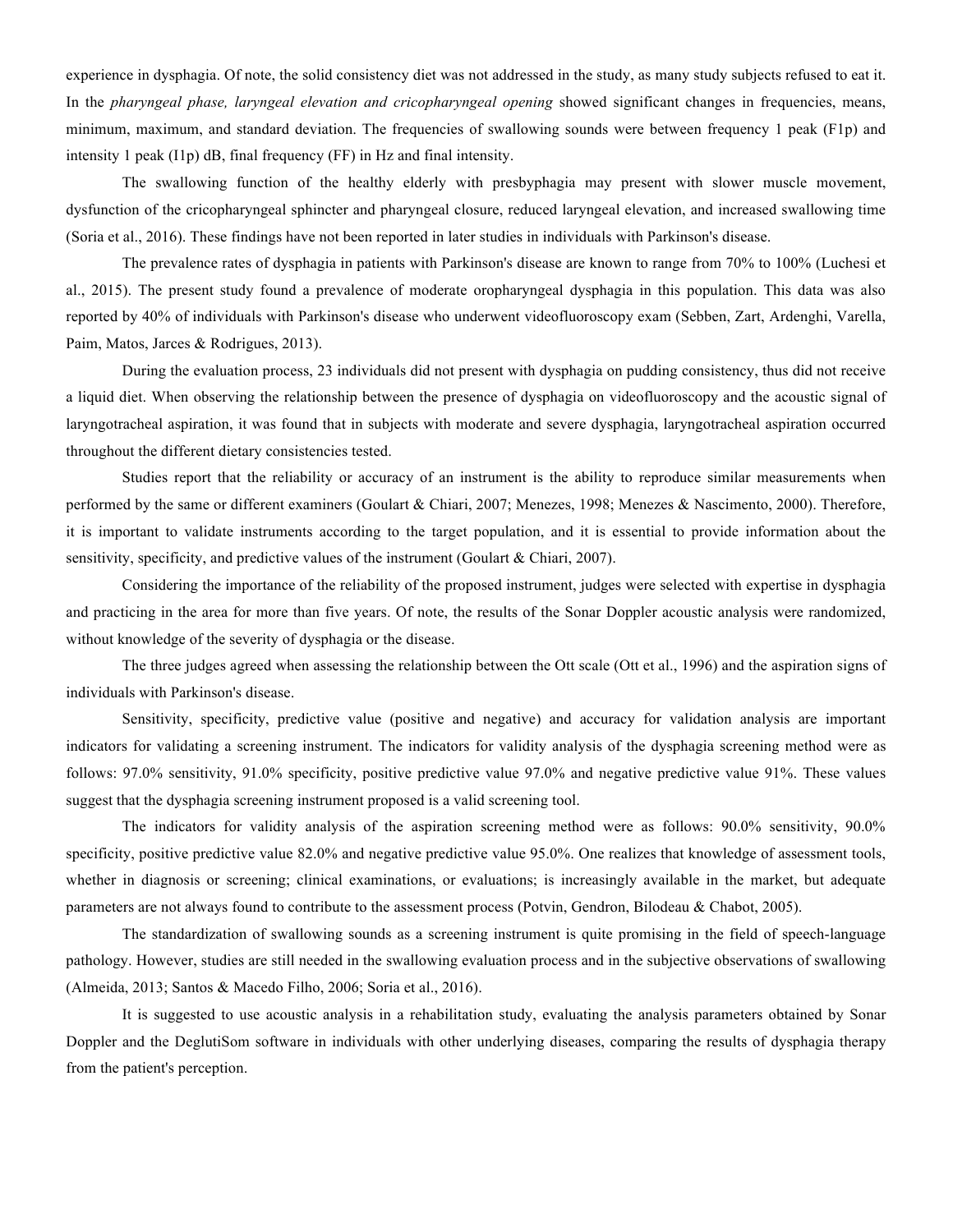## **5. Conclusion**

The purpose of this study was to measure the accuracy of acoustic analysis as an auxiliary method for swallowing assessment in patients with Parkinson's disease.

Swallowing acoustic parameters of individuals with Parkinson's disease obtained by Sonar Doppler and the DeglutiSom® software, were identified by the evaluators and compared to the videofluoroscopic swallowing study used as a reference exam.

The method presents appreciable results in dysphagia screening and identifying the presence of acoustic signal of laryngotracheal aspiration. The values obtained indicated the accuracy of the method as a dysphagia screening tool, with 97.0% sensitivity and 91.0% specificity. The values obtained indicated validity of the method as an aspiration screening tool, with 90.0% sensitivity and 90.0% specificity and 75.0% accuracy.

## **References**

Almeida ST. Análise Acústica da deglutição e do segmento pós- deglutição de crianças com disfagia orofaríngea e aspiração traqueal. 2013. Tese (Doutorado em Ciências em Gastroenterologia e Hepatologia) – Universidade Federal do Rio Grande do Sul. Faculdade de Medicina. Porto Alegre, 2013.

Almeida TM, Cola PC, Pernambuco DA, Junior HVMM, Magnoni CD, Silva RGD. Screening tool for oropharyngeal dysphagia in Stroke - Part I: evidence of validity based on the content and response processes. CoDAS. 2017; 29(4):e20170009 DOI: 10.1590/2317-1782/20172017009.

American Dietetic Association. Food and nutrition misinformation: position of ADA. J Am Diet Assoc. 2017;102:260-66.

American Speech-language-hearing Association (ASHA). Preferred practice patterns for the profession of speech-language pathology. Rockville: ASHA, 2004.

Edmiaston J, Connor LT, Steger-May K, Ford AL. A simple bedside stroke dysphagia screen, validated against videofluoroscopy, detects dysphagia and aspiration with high sensitivity. J Cerebrovasc Dis Stroke. 2014;23:712-16.

Enz, V. C. Q.; Vaz, A. R. C.; Nunes, M. C. A.; Rosa, M. O.; Nunes, J. A.; Marques, J. M.; Santos, R. S. Accuracy of Acoustic Evaluation of Swallowing as a Diagnostic Method of Dysphagia in Individuals Affected by Stroke: Preliminary Analysis. Dysphagia (2021). https://doi.org/10.1007/s00455-021-10358-5

Feerrucci JL, Mangilli LD, Sassi FC, Limongi SCO, Andrade CRF. Sons da deglutição na prática fonoaudiológica: análise crítica da literatura. Einstein. São Paulo. 2013;11:535-39.

Goulart BNG, Chiari BM. Testes de rastreamento x testes de diagnóstico: atualidades no contexto da atuação fonoaudiológica. Pró-Fono R. Atual. 2007;19:223-32.

Hamlet SL, Penney DG, Formolo J. Stethoscope acoustics and cervical auscultation of swallowing. Dysphagia. 1994;9:63-8.

Hoehn MM, Yahr MD. Parkinsonism: onset, progression and mortality. Neurology. 1967;17:427-42.

Kim YH, Oh BM, Jung IY, Lee JC, Lee GJ, Han TR. Spatiotemporal characteristics of swallowing in Parkinson's disease. Laryngoscope. 2015;125:389-95.

Linch CDS. Análise da fisiologia da deglutição por meio da ultra-sonografia. 2008. 142 f. Tese (Doutorado em Ciências) – Faculdade de Medicina. Universidade de São Paulo. São Paulo, 2008.

Luchesi KF, Kitamura S, Mourão LF. Progressão e tratamento da disfagia na doença de Parkinson: estudo observacional. Braz J Otorhinolaryngol. 2015;81:24-30.

Madalozzo B, Aoki MCS, Soria A F, Santos SR, Furkim AM. Análise acústica do tempo de deglutição através do Sonar Doppler. Rev. CEFAC. 2017;19:350-59.

Marik PE, Zaloga GP. Early enteral nutrition in acutely ill patients: a systematic review. Crit. Care Med. 2001;29:2264-70.

Menezes PR, Nascimento AF. Validade e confiabilidade das escalas de avaliação em psiquiatria. Em: Gorenstein C, Andradelhs, Zuardiaw. Escalas de avaliação clínica em psiquiatria e psicofarmacologia. São Paulo, SP: Lemos editorial; 2000:23-8.

Menezes PR, Nascimento AF. Validade e confiabilidade das escalas de avaliação em psiquiatria. Em: Gorenstein C, Andrade LHS, Zuardi AW. Escalas de avaliação clínica em psiquiatria e psicofarmacologia. São Paulo: Lemos editorial; 2000:23-8.

Menezes PR. Validade e confiabilidade das escalas de avaliação em psiquiatria. Rev. psiquiatr. clín. 1998;25:214-16.

Ott D. Hodge RG, Pikna LA, Chen MY, Gelfand DW. Modified barium swallow: clinical and radiographic correlation and relation to feeding recommendations. Dysphagia. 1996;11:93-8.

Pflug C, Bihler M, Emich K, Niessen A, Nienstedt JC, Flugel T, et al. Critical dysphagia is common in Parkinson disease and occurs even in early stages: a prospective cohort study. Dysphagia. 2018;33:41-50.